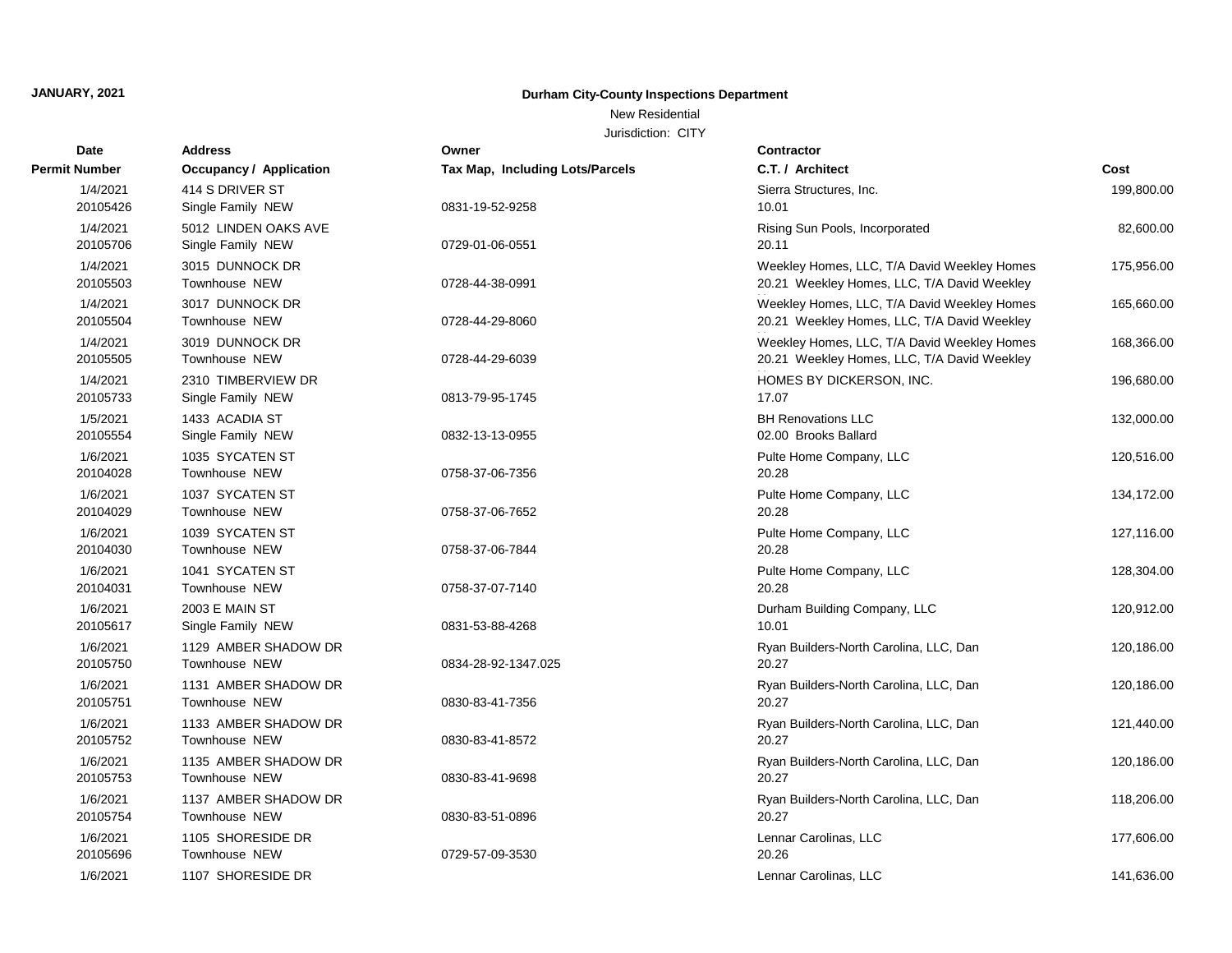## New Residential

| Date                 | <b>Address</b>          | Owner                           | Contractor                         |            |
|----------------------|-------------------------|---------------------------------|------------------------------------|------------|
| <b>Permit Number</b> | Occupancy / Application | Tax Map, Including Lots/Parcels | C.T. / Architect                   | Cost       |
| 20105697             | Townhouse NEW           | 0729-57-09-1623                 | 20.26                              |            |
| 1/6/2021             | 1109 SHORESIDE DR       |                                 | Lennar Carolinas, LLC              | 141,636.00 |
| 20105698             | Townhouse NEW           | 0729-47-99-9774                 | 20.26                              |            |
| 1/6/2021             | 1111 SHORESIDE DR       |                                 | Lennar Carolinas, LLC              | 142,296.00 |
| 20105699             | Townhouse NEW           | 0729-47-99-8826                 | 20.26                              |            |
| 1/6/2021             | 1113 SHORESIDE DR       |                                 | Lennar Carolinas, LLC              | 141,636.00 |
| 20105700             | Townhouse NEW           | 0729-47-99-6967                 | 20.26                              |            |
| 1/6/2021             | 1115 SHORESIDE DR       |                                 | Lennar Carolinas, LLC              | 178,266.00 |
| 20105701             | Townhouse NEW           | 0729-48-90-5102                 | 20.26                              |            |
| 1/7/2021             | 1046 COMMACK DR         |                                 | M/I HOMES OF RALEIGH LLC           | 178,068.00 |
| 20105796             | Townhouse NEW           | 0749-57-21-1926                 | 18.09                              |            |
| 1/7/2021             | 1048 COMMACK DR         |                                 | M/I HOMES OF RALEIGH LLC           | 178,200.00 |
| 20105798             | Townhouse NEW           | 0749-57-21-3867                 | 18.09                              |            |
| 1/7/2021             | 1050 COMMACK DR         |                                 | M/I HOMES OF RALEIGH LLC           | 177,210.00 |
| 20105799             | <b>Townhouse NEW</b>    | 0749-57-21-5860                 |                                    |            |
| 1/7/2021             | 1052 COMMACK DR         |                                 | M/I HOMES OF RALEIGH LLC           | 178,068.00 |
| 20105800             | Townhouse NEW           | 0749-57-21-7785                 | 18.09                              |            |
| 1/7/2021             | 1054 COMMACK DR         |                                 | M/I HOMES OF RALEIGH LLC           | 178,200.00 |
| 20105801             | Townhouse NEW           | 0749-57-31-0732                 | 18.09                              |            |
| 1/7/2021             | 2214 MEADOWCREEK DR     |                                 | HOMES BY DICKERSON, INC.           | 234,036.00 |
| 20105732             | Single Family NEW       | 0814-60-60-0678                 | 17.07                              |            |
| 1/7/2021             | 2327 MEADOWCREEK DR     |                                 | HOMES BY DICKERSON, INC.           | 372,372.00 |
| 20105731             | Single Family NEW       | 0814-60-42-0064                 | 17.07                              |            |
| 1/7/2021             | 2223 MEADOWCREEK DR     |                                 | HOMES BY DICKERSON, INC.           | 231,330.00 |
| 20105730             | Single Family NEW       | 0813-69-37-8677                 | 17.07                              |            |
| 1/7/2021             | 1309 FARM LEAF DR       |                                 | Lennar Carolinas, LLC              | 170,016.00 |
| 20105762             | Single Family NEW       | 0769-01-19-3904                 | 19                                 |            |
| 1/7/2021             | 701 LEE ST              |                                 | Providence Development Company Inc | 209,286.00 |
| 20105587             | Single Family NEW       | 0831-06-39-2742                 | 9 DesignTech, Inc.                 |            |
| 1/8/2021             | 1042 COMMACK DR         |                                 | M/I HOMES OF RALEIGH LLC           | 178,200.00 |
| 20105807             | Townhouse NEW           | 0749-57-02-9389                 |                                    |            |
| 1/8/2021             | 1042 COMMACK DR         |                                 | M/I HOMES OF RALEIGH LLC           | 178,200.00 |
| 20105807             | Townhouse NEW           | 0749-57-12-8066                 | 18.09                              |            |
| 1/8/2021             | 1036 COMMACK DR         |                                 | M/I HOMES OF RALEIGH LLC           | 178,068.00 |
| 20105810             | Townhouse NEW           | 0749-57-12-2321                 | 18.09                              |            |
| 1/8/2021             | 1040 COMMACK DR         |                                 | M/I HOMES OF RALEIGH LLC           | 178,069.00 |
| 20105808             | Townhouse NEW           | 0749-57-12-6135                 | 18.09                              |            |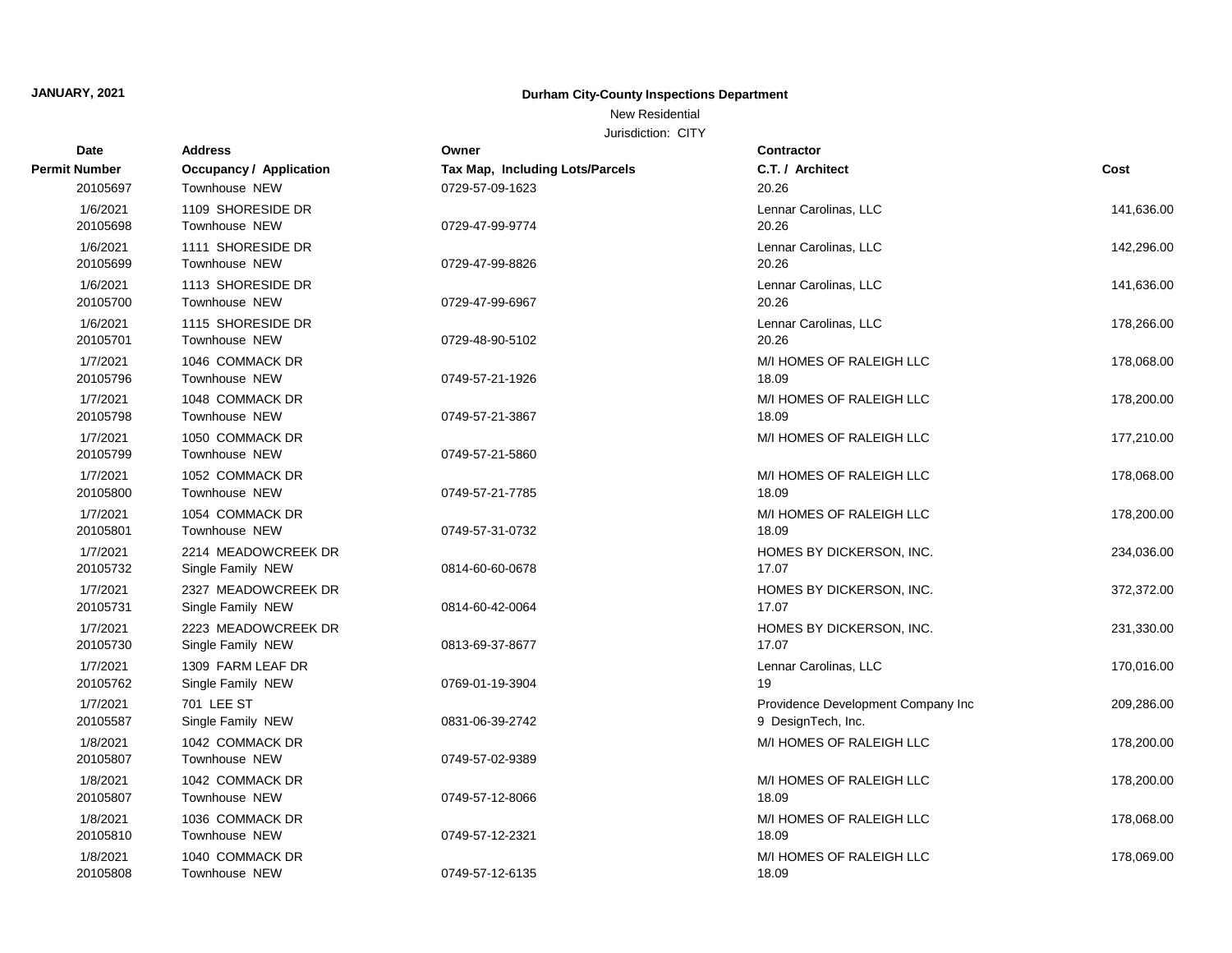New Residential

| <b>Date</b>   | <b>Address</b>                 | Owner                                  | <b>Contractor</b>                        |              |
|---------------|--------------------------------|----------------------------------------|------------------------------------------|--------------|
| Permit Number | <b>Occupancy / Application</b> | <b>Tax Map, Including Lots/Parcels</b> | C.T. / Architect                         | Cost         |
| 1/8/2021      | 1038 COMMACK DR                |                                        | M/I HOMES OF RALEIGH LLC                 | 177,210.00   |
| 20105809      | <b>Townhouse NEW</b>           | 0749-57-12-4223                        | 18.09                                    |              |
| 1/8/2021      | 1034 COMMACK DR                |                                        | M/I HOMES OF RALEIGH LLC                 | 178,069.00   |
| 20105811      | <b>Townhouse NEW</b>           | 0749-57-02-9389                        |                                          |              |
| 1/8/2021      | 1034 COMMACK DR                |                                        | M/I HOMES OF RALEIGH LLC                 | 178,069.00   |
| 20105811      | Townhouse NEW                  | 0749-57-12-6135                        | 18.09                                    |              |
| 1/8/2021      | 5507 RIPPLEBROOK RD            |                                        | True Homes, LLC                          | 144,800.00   |
| 20105527      | Single Family NEW              | 0825-03-22-3257                        | 16.03                                    |              |
| 1/8/2021      | 2305 FAYETTEVILLE ST           |                                        | Durham Building Company, LLC             | 113,058.00   |
| 20105616      | Single Family NEW              | 0820-08-98-3302                        | 13.03                                    |              |
| 1/8/2021      | 5439 RIPPLEBROOK RD            |                                        | True Homes, LLC                          | 144,800.00   |
| 20105772      | Single Family NEW              | 0825-03-22-6101                        | 16.03                                    |              |
| 1/8/2021      | 1232 HOMECOMING WAY            |                                        | Lennar Carolinas, LLC                    | 168,564.00   |
| 20105831      | Single Family NEW              | 0851-01-37-5743                        | 18.06                                    |              |
| 1/11/2021     | 123 EAST END AVE               |                                        | Jamison Builders - James M. Daniels, T/A | 99,396.00    |
| 20105481      | Single Family NEW              | 0840-29-17-0338                        | 18.02                                    |              |
| 1/12/2021     | 514 COLBY PL                   |                                        | Pulte Home Company, LLC                  | 147,510.00   |
| 20105777      | Townhouse NEW                  | 0737-25-15-9506                        | 20.27 Pulte Home Company LLC             |              |
| 1/12/2021     | 518 COLBY PL                   |                                        | Pulte Home Company, LLC                  | 115,236.00   |
| 20105779      | Townhouse NEW                  | 0737-25-25-3746                        | 20.27 Pulte Home Company LLC             |              |
| 1/12/2021     | 516 COLBY PL                   |                                        | Pulte Home Company, LLC                  | 121,704.00   |
| 20105778      | Townhouse NEW                  | 0737-25-25-1647                        | 20.27 Pulte Home Company LLC             |              |
| 1/12/2021     | 520 COLBY PL                   |                                        | Pulte Home Company, LLC                  | 152,790.00   |
| 20105780      | Townhouse NEW                  | 0737-25-25-5888                        | 20.27 Pulte Home Company LLC             |              |
| 1/12/2021     | 3717 MT MORIAH RD              |                                        | JORDAN, HAROLD K. CO., INC.              | 2,421,213.77 |
| 20104493      | Residential (2) NEW            | 0800-01-20-0080                        | 20.18 WATTS LEAF ARCHITECTS              |              |
| 1/12/2021     | 3717 MT MORIAH RD              |                                        | JORDAN, HAROLD K. CO., INC.              | 2,421,213.77 |
| 20104511      | Residential (2) NEW            | 0800-01-20-0080                        | 20.18                                    |              |
| 1/12/2021     | 3717 MT MORIAH RD              |                                        | JORDAN, HAROLD K. CO., INC.              | 2,421,213.92 |
| 20104514      | Residential (2) NEW            | 0800-01-20-0080                        | 20.18                                    |              |
| 1/12/2021     | 3717 MT MORIAH RD              |                                        | JORDAN, HAROLD K. CO., INC.              | 2,421,213.77 |
| 20104512      | Residential (2) NEW            | 0800-01-20-0080                        | 20.18                                    |              |
| 1/12/2021     | 3717 MT MORIAH RD              |                                        | JORDAN, HAROLD K. CO., INC.              | 2,421,213.77 |
| 20104515      | Residential (2) NEW            | 0800-01-20-0080                        | 20.18                                    |              |
| 1/12/2021     | 3717 MT MORIAH RD              |                                        | JORDAN, HAROLD K. CO., INC.              | 3,631,820.85 |
| 20104516      | Residential (2) NEW            | 0800-01-20-0080                        | 20.18                                    |              |
| 1/12/2021     | 1240 GEMFOR ST                 |                                        | Pulte Home Company, LLC                  | 160,000.00   |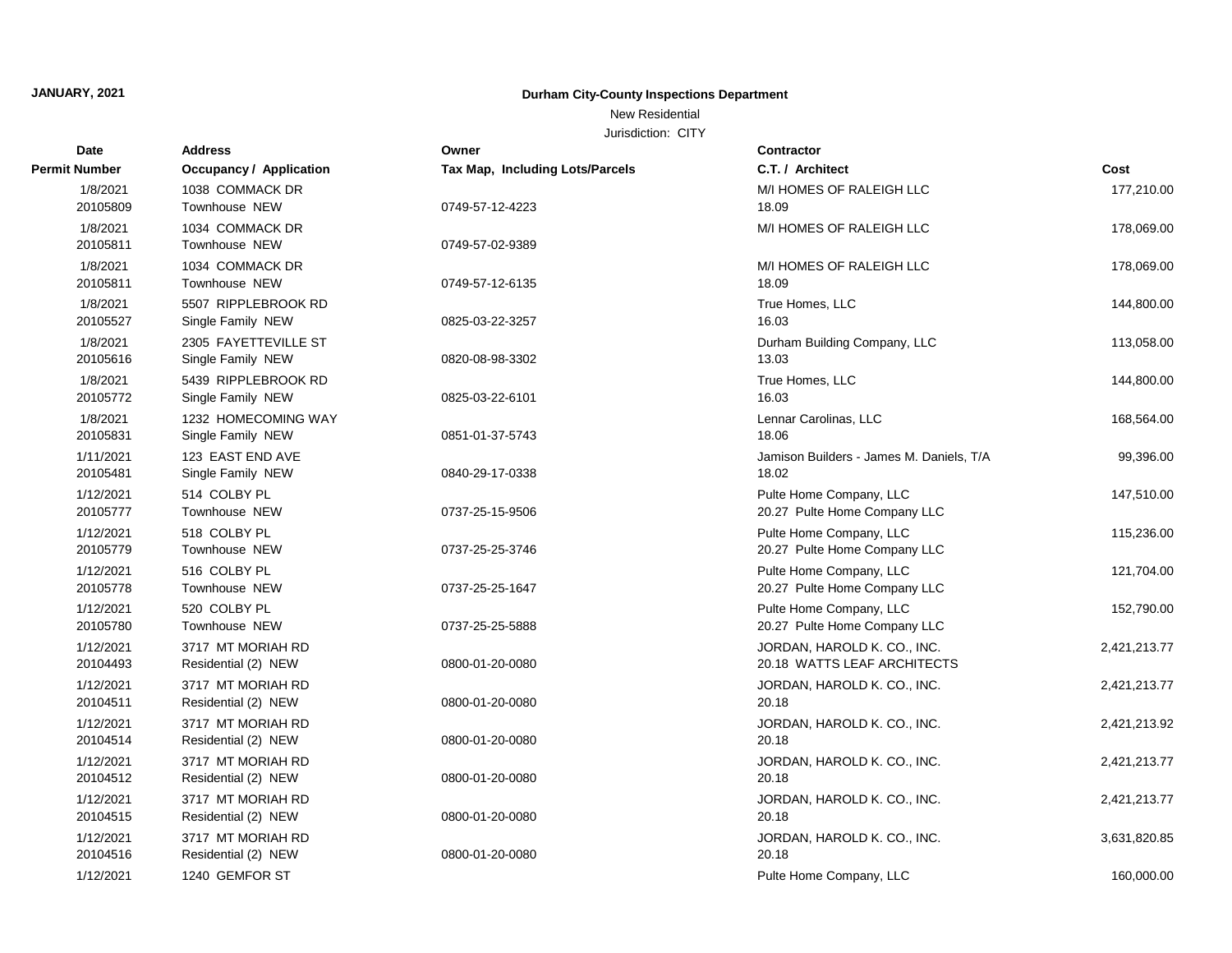## New Residential

| Date                  | <b>Address</b>                           | Owner                           | <b>Contractor</b>                                       |            |
|-----------------------|------------------------------------------|---------------------------------|---------------------------------------------------------|------------|
| Permit Number         | Occupancy / Application                  | Tax Map, Including Lots/Parcels | C.T. / Architect                                        | Cost       |
| 20105781              | Townhouse NEW                            | 0758-47-19-3359                 | 20.28 Pulte Home Company LLC                            |            |
| 1/12/2021<br>20105782 | 1242 GEMFOR ST<br>Townhouse NEW          | 0758-47-19-6378                 | Pulte Home Company, LLC<br>20.28 Pulte Home Company LLC | 160,000.00 |
| 1/12/2021<br>20105783 | 1244 GEMFOR ST<br>Townhouse NEW          | 0758-47-19-9356                 | Pulte Home Company, LLC<br>20.28 Pulte Home Company LLC | 160,000.00 |
| 1/12/2021<br>20105784 | 1246 GEMFOR ST<br>Townhouse NEW          | 0758-47-29-2375                 | Pulte Home Company, LLC<br>20.28 Pulte Home Company LLC | 160,000.00 |
| 1/12/2021<br>20105261 | 1124 MORRISON DR<br>Townhouse NEW        | 0758-02-48-5411                 | TAYLOR MORRISON OF CAROLINAS, INC.<br>20.28             | 154,035.00 |
| 1/12/2021<br>20105260 | 1122 MORRISON DR<br>Townhouse NEW        | 0758-02-48-4037                 | TAYLOR MORRISON OF CAROLINAS, INC.<br>20.28             | 152,930.00 |
| 1/12/2021<br>20105259 | 1120 MORRISON DR<br>Townhouse NEW        | 0758-02-47-2890                 | TAYLOR MORRISON OF CAROLINAS, INC.<br>20.28             | 193,425.00 |
| 1/12/2021<br>20105258 | 1118 MORRISON DR<br>Townhouse NEW        | 0758-02-47-1582                 | TAYLOR MORRISON OF CAROLINAS, INC.<br>20.28             | 147,730.00 |
| 1/12/2021<br>20105257 | 1116 MORRISON DR<br>Townhouse NEW        | 0758-02-47-1202                 | TAYLOR MORRISON OF CAROLINAS, INC.<br>20.28             | 152,930.00 |
| 1/12/2021<br>20105256 | 1114 MORRISON DR<br>Townhouse NEW        | 0758-02-36-9922                 | TAYLOR MORRISON OF CAROLINAS, INC.<br>20.28             | 154,035.00 |
| 1/13/2021<br>21100030 | 5 DALIDARY CT<br>Single Family NEW       | 0850-01-47-0807                 | <b>WILL FLORES</b><br>18.05                             | 8,000.00   |
| 1/14/2021<br>20101542 | 815 S ALSTON AVE<br>Single Family NEW    | 0831-21-10-1941                 | Haven Developers, Inc.<br>14.00                         | 276,178.00 |
| 1/14/2021<br>21100021 | 1234 HOMECOMING WAY<br>Single Family NEW | 0851-01-37-5743                 | Lennar Carolinas, LLC<br>18.06                          | 161,370.00 |
| 1/14/2021<br>21100020 | 1236 HOMECOMING WAY<br>Single Family NEW | 0851-01-37-5743                 | Lennar Carolinas, LLC<br>18.06                          | 168,564.00 |
| 1/14/2021<br>20104743 | 1100 MORRISON DR<br>Townhouse NEW        | 0758-02-35-1096                 | TAYLOR MORRISON OF CAROLINAS, INC.<br>20.14             | 134,574.00 |
| 1/14/2021<br>20104744 | 1102 MORRISON DR<br>Townhouse NEW        | 0758-02-35-3366                 | TAYLOR MORRISON OF CAROLINAS, INC.<br>20.14             | 133,452.00 |
| 1/14/2021<br>20104745 | 1104 MORRISON DR<br>Townhouse NEW        | 0758-02-35-4656                 | TAYLOR MORRISON OF CAROLINAS, INC.<br>20.14             | 128,172.00 |
| 1/14/2021<br>20104746 | 1106 MORRISON DR<br>Townhouse NEW        | 0758-02-35-5964                 | TAYLOR MORRISON OF CAROLINAS, INC.<br>20.14             | 174,570.00 |
| 1/14/2021<br>20104747 | 1108 MORRISON DR<br>Townhouse NEW        | 0758-02-36-7201                 | TAYLOR MORRISON OF CAROLINAS, INC.                      | 133,452.00 |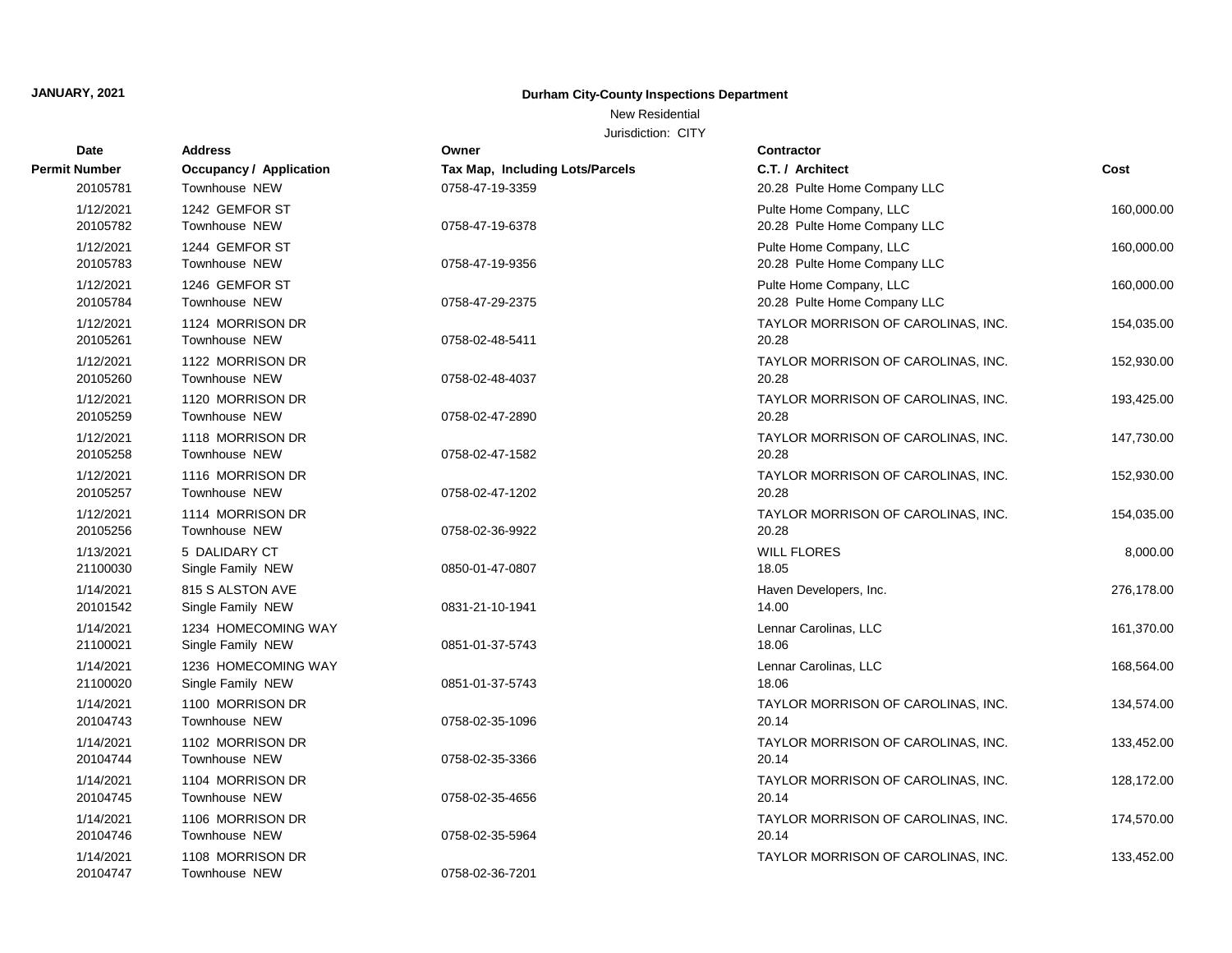New Residential

| Date                  | <b>Address</b>                           | Owner                           | Contractor                                            |            |
|-----------------------|------------------------------------------|---------------------------------|-------------------------------------------------------|------------|
| Permit Number         | <b>Occupancy / Application</b>           | Tax Map, Including Lots/Parcels | C.T. / Architect                                      | Cost       |
| 1/15/2021<br>20105603 | 5505 RIPPLEBROOK RD<br>Single Family NEW | 0825-03-22-4201                 | True Homes, LLC<br>16.03                              | 181,896.00 |
| 1/15/2021<br>20105771 | 1011 ATHENA DR<br>Single Family NEW      | 0769-01-18-9583                 | Lennar Carolinas, LLC<br>19                           | 184,404.00 |
| 1/15/2021<br>20105773 | 1009 HAVENWOOD LN<br>Single Family NEW   | 0769-04-64-5102                 | EPCON COMMUNITIES CAROLINAS LLC<br>19                 | 176,611.00 |
| 1/15/2021<br>21100055 | 1313 MORRISON DR<br>Single Family NEW    | 0758-03-13-2207                 | TAYLOR MORRISON OF CAROLINAS, INC.<br>20.14           | 156,882.00 |
| 1/15/2021<br>21100056 | 1008 CALDECOTT LN<br>Single Family NEW   | 0758-02-17-2027                 | TAYLOR MORRISON OF CAROLINAS, INC.<br>20.14           | 140,976.00 |
| 1/15/2021<br>21100057 | 1004 CALDECOTT LN<br>Single Family NEW   | 0758-02-16-9793                 | TAYLOR MORRISON OF CAROLINAS, INC.<br>20.14           | 140,976.00 |
| 1/15/2021<br>20105756 | 2618 FERRAND RD<br>Single Family NEW     | 0803-04-73-7904                 | ALEX CHRISTOPHER MEEKINS<br>17.07                     | 6,025.00   |
| 1/15/2021<br>21100091 | 1246 FLYFISH AVE<br>Single Family NEW    | 0749-94-35-8973                 | Pulte Home Company, LLC<br>18.05                      | 230,736.00 |
| 1/15/2021<br>21100101 | 1022 FLYFISH AVE<br>Single Family NEW    | 0749-85-54-2683                 | Pulte Home Company, LLC<br>18.05                      | 197,208.00 |
| 1/19/2021<br>21100049 | 145 PINECREST RD<br>Single Family NEW    | 0811-72-49-9287                 | Avelino Builders Inc.<br>6 CENTER STUDIO ARCHITECTURE | 299,442.00 |
| 1/20/2021<br>21100028 | 309 N GUTHRIE AVE<br>Single Family NEW   | 0831-64-58-3038                 | Durham Building Company, LLC<br>10.01                 | 93,324.00  |
| 1/20/2021<br>21100087 | 2325 MEADOWCREEK DR<br>Single Family NEW | 0814-60-52-0320                 | HOMES BY DICKERSON, INC.<br>17.07 J. G. Craig Designs | 309,540.00 |
| 1/21/2021<br>21100102 | 1250 FLYFISH AVE<br>Single Family NEW    | 0749-94-46-0427                 | Pulte Home Company, LLC<br>18.05                      | 209,352.00 |
| 1/21/2021<br>20104749 | 1110 MORRISON DR<br>Townhouse NEW        | 0758-02-36-7585                 | TAYLOR MORRISON OF CAROLINAS, INC.<br>20.14           | 177,870.00 |
| 1/22/2021<br>21100161 | 2204 ALABAMA AVE<br>Single Family NEW    | 0822-08-21-9550                 | <b>NC Shed Builder</b>                                | 7,100.00   |
| 1/22/2021<br>20105758 | 2401 MARGARET AVE<br>Single Family NEW   | 0823-11-96-4010                 | Sean Holland<br>17.05                                 | 157,200.00 |
| 1/25/2021<br>21100009 | 2024 JOSHUA LN<br>Single Family NEW      | 0860-14-34-4420                 | D.R. Horton, Inc., T/A Emerald Homes<br>18.08         | 164,538.00 |
| 1/25/2021<br>21100045 | 4765 RANDALL RD<br>Townhouse NEW         | 0709-24-11-5698                 | Ryan Homes and/or NV Homes NVR, Inc., T/A<br>20.18    | 156,684.00 |
| 1/25/2021             | 4757 RANDALL RD                          |                                 | Ryan Homes and/or NV Homes NVR, Inc., T/A             | 159,931.00 |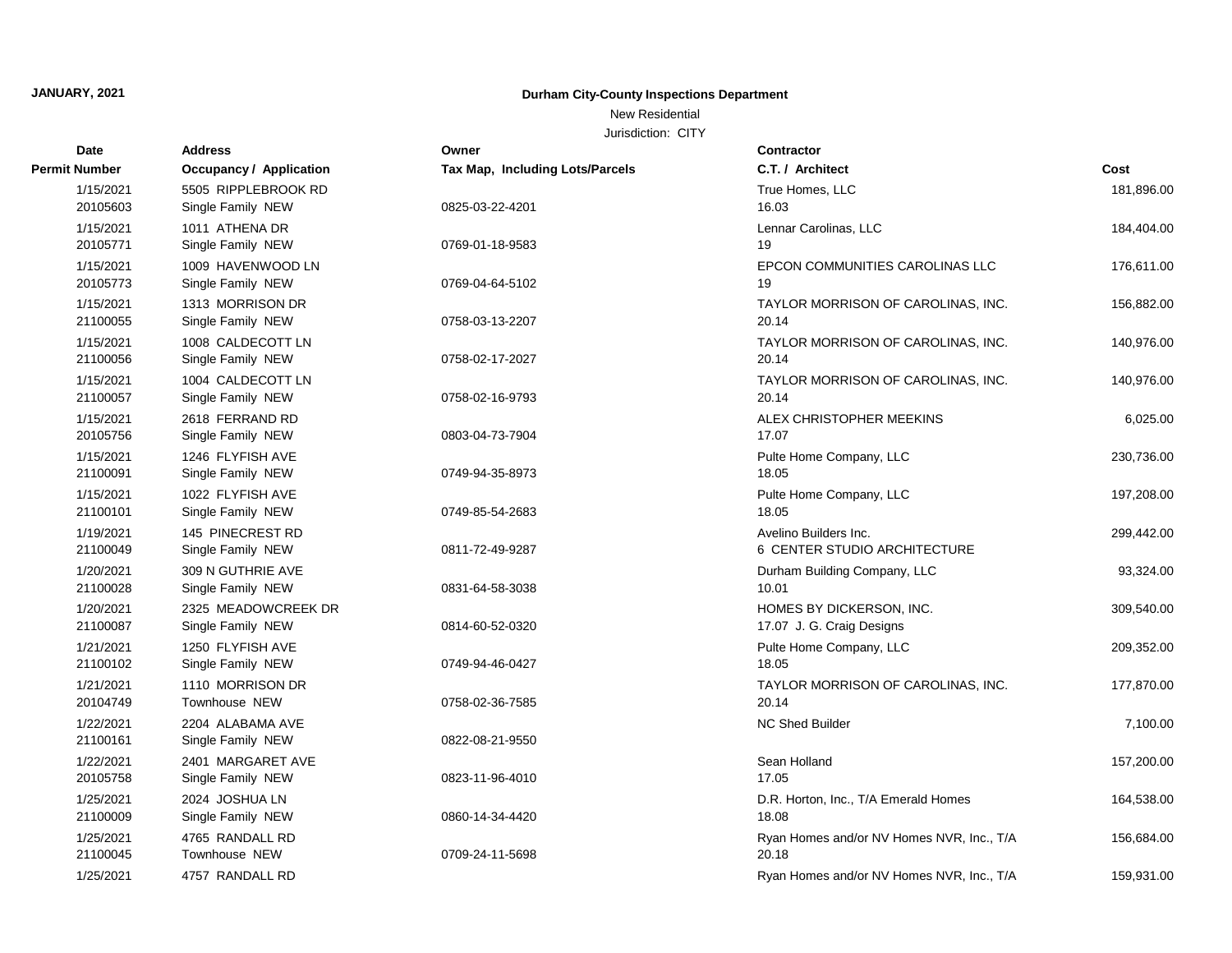New Residential

| Date                  | <b>Address</b>                           | Owner                           | Contractor                                             |            |
|-----------------------|------------------------------------------|---------------------------------|--------------------------------------------------------|------------|
| Permit Number         | <b>Occupancy / Application</b>           | Tax Map, Including Lots/Parcels | C.T. / Architect                                       | Cost       |
| 21100039              | Townhouse NEW                            | 0709-24-12-9613                 | 20.18                                                  |            |
| 1/25/2021<br>21100040 | 4759 RANDALL RD<br>Townhouse NEW         | 0709-24-12-8307                 | Ryan Homes and/or NV Homes NVR, Inc., T/A<br>20.18     | 130,548.00 |
| 1/25/2021<br>21100041 | 4761 RANDALL RD<br>Townhouse NEW         | 0709-24-12-7137                 | Ryan Homes and/or NV Homes NVR, Inc., T/A<br>20.18     | 130,548.00 |
| 1/25/2021<br>21100042 | 4763 RANDALL RD<br>Townhouse NEW         | 0709-24-11-6966                 | Ryan Homes and/or NV Homes NVR, Inc., T/A<br>20.18     | 130,548.00 |
| 1/25/2021<br>21100133 | 1005 PLATH DR<br>Single Family NEW       | 0758-02-28-3171                 | TAYLOR MORRISON OF CAROLINAS, INC.<br>20.28 BSB Design | 192,970.00 |
| 1/25/2021<br>21100134 | 1015 BENT WILLOW DR<br>Single Family NEW | 0834-03-40-8181                 | Ryan Homes and/or NV Homes NVR, Inc., T/A<br>17.09     | 165,858.00 |
| 1/25/2021<br>21100135 | 1017 BENT WILLOW DR<br>Single Family NEW | 0834-03-40-8121                 | Ryan Homes and/or NV Homes NVR, Inc., T/A<br>17.09     | 137,280.00 |
| 1/26/2021<br>21100137 | 3008 NEWFIELDS PL<br>Townhouse NEW       | 0749-73-21-4656                 | Pulte Home Company, LLC<br>18.05                       | 128,304.00 |
| 1/26/2021<br>21100138 | 3006 NEWFIELDS PL<br>Townhouse NEW       | 0749-73-21-2606                 | Pulte Home Company, LLC<br>18.05                       | 120,516.00 |
| 1/26/2021<br>21100139 | 3004 NEWFIELDS PL<br>Townhouse NEW       | 0749-73-11-9686                 | Pulte Home Company, LLC<br>18.05                       | 115,236.00 |
| 1/26/2021<br>21100140 | 3002 NEWFIELDS PL<br>Townhouse NEW       | 0749-73-11-7646                 | Pulte Home Company, LLC<br>18.05                       | 121,572.00 |
| 1/26/2021<br>21100151 | 1113 FALLING ROCK PL<br>Townhouse NEW    | 0769-71-10-8489                 | M/I HOMES OF RALEIGH LLC<br>19.00                      | 178,200.00 |
| 1/26/2021<br>21100154 | 1119 FALLING ROCK PL<br>Townhouse NEW    | 0769-70-19-8753                 | M/I HOMES OF RALEIGH LLC<br>19.00                      | 179,190.00 |
| 1/26/2021<br>21100153 | 1117 FALLING ROCK PL<br>Townhouse NEW    | 0769-71-10-8041                 | M/I HOMES OF RALEIGH LLC<br>19.00                      | 178,068.00 |
| 1/26/2021<br>21100152 | 1115 FALLING ROCK PL<br>Townhouse NEW    | 0769-71-10-8263                 | M/I HOMES OF RALEIGH LLC<br>19.00                      | 178,068.00 |
| 1/26/2021<br>21100165 | 2120 MAPLEMERE CT<br>Single Family NEW   | 0769-92-52-6110                 | HHHunt Homes Raleigh-Durham, LLC<br>19.00              | 194,304.00 |
| 1/26/2021<br>21100186 | 1019 CHARISMATIC DR<br>Single Family NEW | 0717-87-98-9410                 | EPCON COMMUNITIES CAROLINAS LLC<br>20.20               | 176,748.00 |
| 1/26/2021<br>21100187 | 1045 RESTORATION DR<br>Single Family NEW | 0769-54-88-4869                 | EPCON COMMUNITIES CAROLINAS LLC<br>19                  | 187,308.00 |
| 1/26/2021<br>21100188 | 1215 CHEROB LN<br>Single Family NEW      | 0717-98-13-6506                 | EPCON COMMUNITIES CAROLINAS LLC<br>20.20               | 169,092.00 |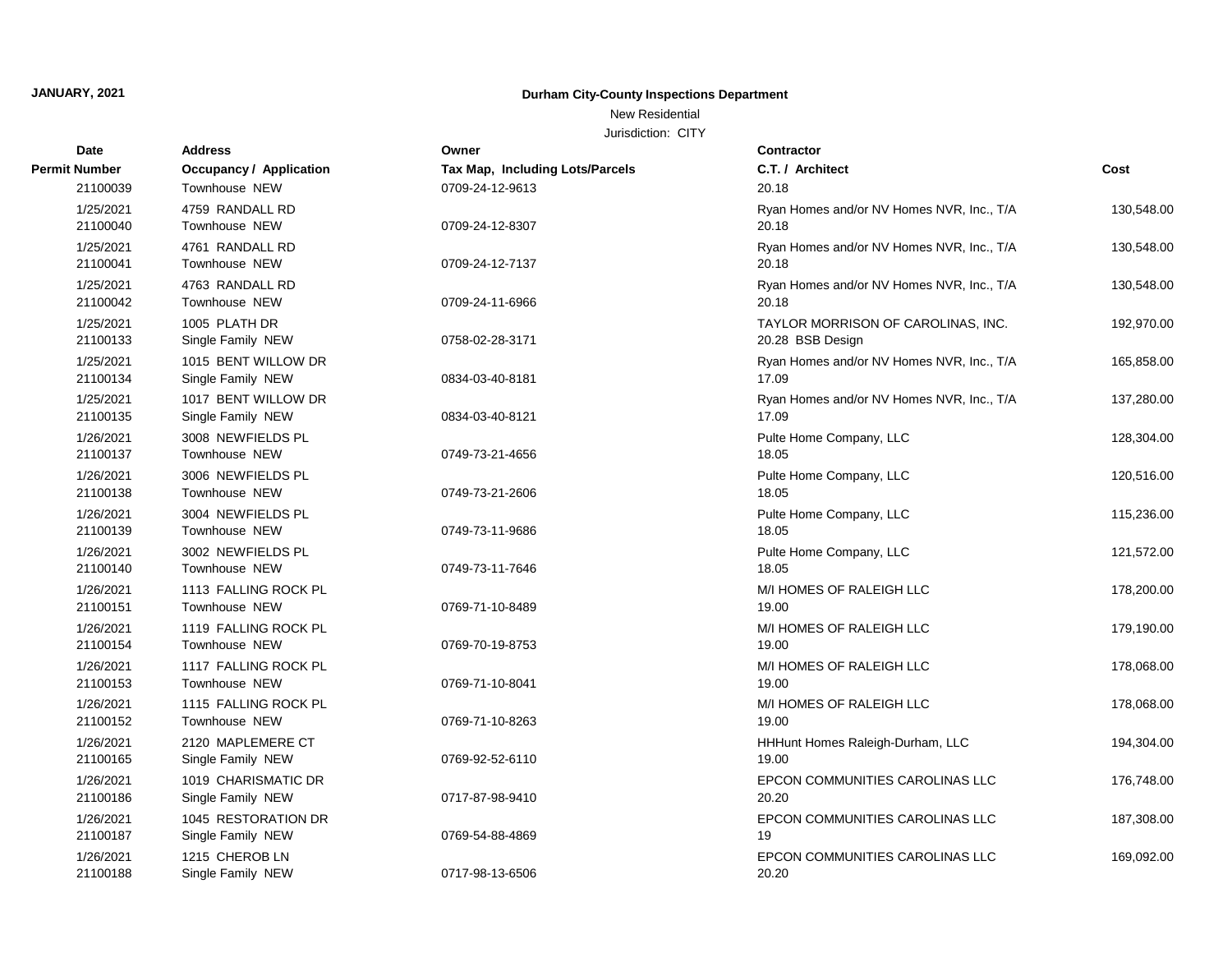New Residential

| <b>Date</b>           | <b>Address</b>                              | Owner                           | Contractor                                             |            |
|-----------------------|---------------------------------------------|---------------------------------|--------------------------------------------------------|------------|
| Permit Number         | <b>Occupancy / Application</b>              | Tax Map, Including Lots/Parcels | C.T. / Architect                                       | Cost       |
| 1/26/2021<br>20105076 | 6101 TREYBURN POINT DR<br>Single Family NEW | 0835-02-59-8043                 | <b>GARRETT BUILDERS LLC</b><br>16.01 Hobie Carver      | 185,000.00 |
| 1/27/2021<br>21100196 | 1123 FALLING ROCK PL<br>Townhouse NEW       | 0769-70-19-8329                 | M/I HOMES OF RALEIGH LLC<br>19                         | 178,200.00 |
| 1/27/2021<br>21100197 | 1125 FALLING ROCK PL<br>Townhouse NEW       | 0769-70-19-7113                 | M/I HOMES OF RALEIGH LLC<br>19                         | 178,068.00 |
| 1/27/2021<br>21100198 | 1127 FALLING ROCK PL<br>Townhouse NEW       | 0769-70-18-6952                 | M/I HOMES OF RALEIGH LLC<br>19                         | 178,068.00 |
| 1/27/2021<br>21100199 | 1129 FALLING ROCK PL<br>Townhouse NEW       | 0769-70-18-5781                 | M/I HOMES OF RALEIGH LLC<br>19                         | 178,068.00 |
| 1/27/2021<br>21100200 | 1131 FALLING ROCK PL<br>Townhouse NEW       | 0769-70-18-4497                 | M/I HOMES OF RALEIGH LLC<br>19                         | 179,190.00 |
| 1/27/2021<br>21100202 | 1005 SYCATEN ST<br>Townhouse NEW            | 0758-37-03-7233                 | Pulte Home Company, LLC<br>20.28                       | 128,172.00 |
| 1/27/2021<br>21100203 | 1007 SYCATEN ST<br>Townhouse NEW            | 0758-37-03-7560                 | Pulte Home Company, LLC<br>20.28                       | 115,236.00 |
| 1/27/2021<br>21100204 | 1009 SYCATEN ST<br>Townhouse NEW            | 0758-37-03-7782                 | Pulte Home Company, LLC<br>20.28                       | 115,236.00 |
| 1/27/2021<br>21100205 | 1011 SYCATEN ST<br>Townhouse NEW            | 0758-37-03-8917                 | Pulte Home Company, LLC<br>20.28                       | 120,516.00 |
| 1/27/2021<br>21100222 | 1240 HOMECOMING WAY<br>Single Family NEW    | 0851-01-37-5743                 | Lennar Carolinas, LLC<br>18.06                         | 168,564.00 |
| 1/27/2021<br>21100221 | 1006 HOMECOMING WAY<br>Single Family NEW    | 0851-01-27-4637                 | Lennar Carolinas, LLC<br>18.06                         | 161,370.00 |
| 1/27/2021<br>21100232 | 414 FERNANDO ST<br>Single Family NEW        | 0841-11-66-7594                 | JOHN WILLARD DOVE<br>18.02                             | 88,176.00  |
| 1/28/2021<br>20105814 | 1111 GRANGERFORD CT<br>Single Family NEW    | 0748-84-79-6035                 | TAYLOR MORRISON OF CAROLINAS, INC.<br>20.14 BSB Design | 161,502.00 |
| 1/28/2021<br>21100127 | 1327 COLE MILL RD<br>Single Family NEW      | 0812-01-39-6386                 | <b>HOMES</b><br>17.07                                  | 208,970.00 |
| 1/29/2021<br>21100296 | 1063 FLYFISH AVE<br>Single Family NEW       | 0749-85-70-5026                 | Pulte Home Company, LLC<br>18.09                       | 200,904.00 |
| 1/29/2021<br>21100298 | 1255 FLYFISH AVE<br>Single Family NEW       | 0749-94-27-6945                 | Pulte Home Company, LLC<br>18.09                       | 200,046.00 |
| 1/29/2021<br>21100326 | 1103 FLYFISH AVE<br>Single Family NEW       | 0749-84-79-7650                 | Pulte Home Company, LLC<br>18.09                       | 187,110.00 |
| 1/29/2021             | 1461 CHEROB LN                              |                                 | EPCON COMMUNITIES CAROLINAS LLC                        | 240.042.00 |